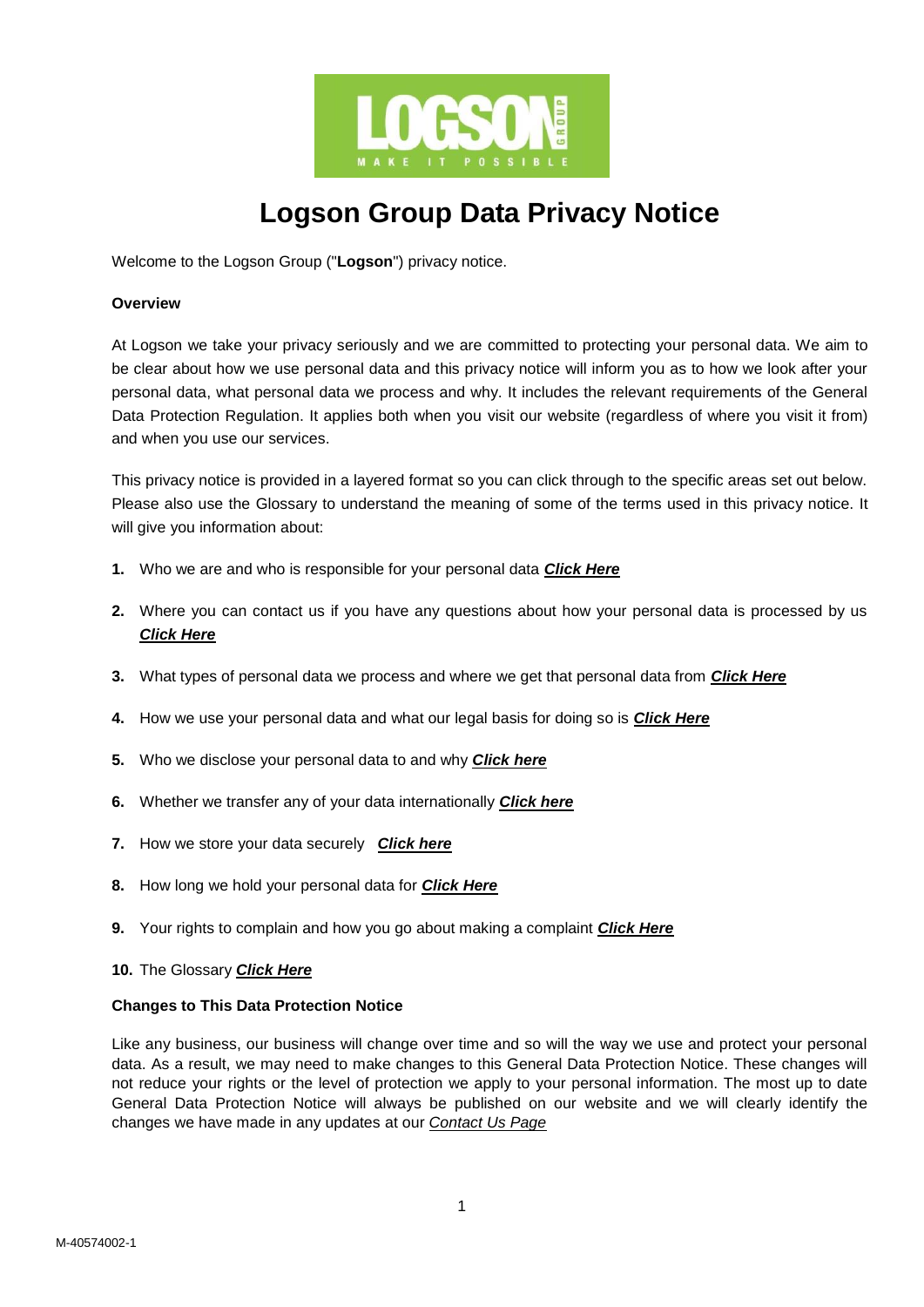#### <span id="page-1-0"></span>**1. Important information and who we are**

This privacy notice aims to give you information on how Logson collects and processes your personal data through your dealings with us, including your use of this website or when you purchase a product from us or use any other service we offer.

This website is not intended for children and we do not knowingly collect data relating to children.

It is important that you read this privacy notice together with any other privacy notice or fair processing notice we may provide on specific occasions when we are collecting or processing personal data about you so that you are fully aware of how and why we are using your data. This privacy notice supplements the other notices and is not intended to override them.

## **Controller**

**Logson** is the controller and responsible for your personal data (collectively referred to as "**Logson**", "we", "us" or "our" in this privacy notice). When we refer to Logson we mean:

## **Logson Group**

Registered address: Logson Group, 2 Franks Road, Coalville, Leicestershire LE67 1TT

## **Third-party links**

This website may include links to third-party websites, plug-ins and applications. Clicking on those links or enabling those connections may allow third parties to collect or share data about you. We do not control these third-party websites and are not responsible for their privacy statements. When you leave our website, we encourage you to read the privacy notice of every website you visit.

## <span id="page-1-1"></span>**2. Where you can contact us if you have any questions about how your personal data is processed by us**

We have appointed a Data Supervisory Officer who is responsible for overseeing questions in relation to this privacy notice. If you have any questions about this privacy notice, including any requests to exercise your legal rights, please contact the Data Supervisory Officer at *[privacy@logsongroup.co.uk](mailto:privacy@logsongroup.co.uk?subject=Privacy)*

## <span id="page-1-2"></span>**3. What types of personal data we process, where we get that personal data from**

Personal data, or personal information, means any information about an individual from which that person can be identified. It does not include data where the identity has been removed (anonymous data).

We may need to collect, use, store and transfer different kinds of personal data about you which we have grouped together as follows:

- **Identity Data** includes first name, maiden name, last name, username or similar identifier, marital status, title, date of birth and gender.
- **Contact Data** includes billing address, email address and telephone numbers.
- **Financial Data** includes bank account and payment card details.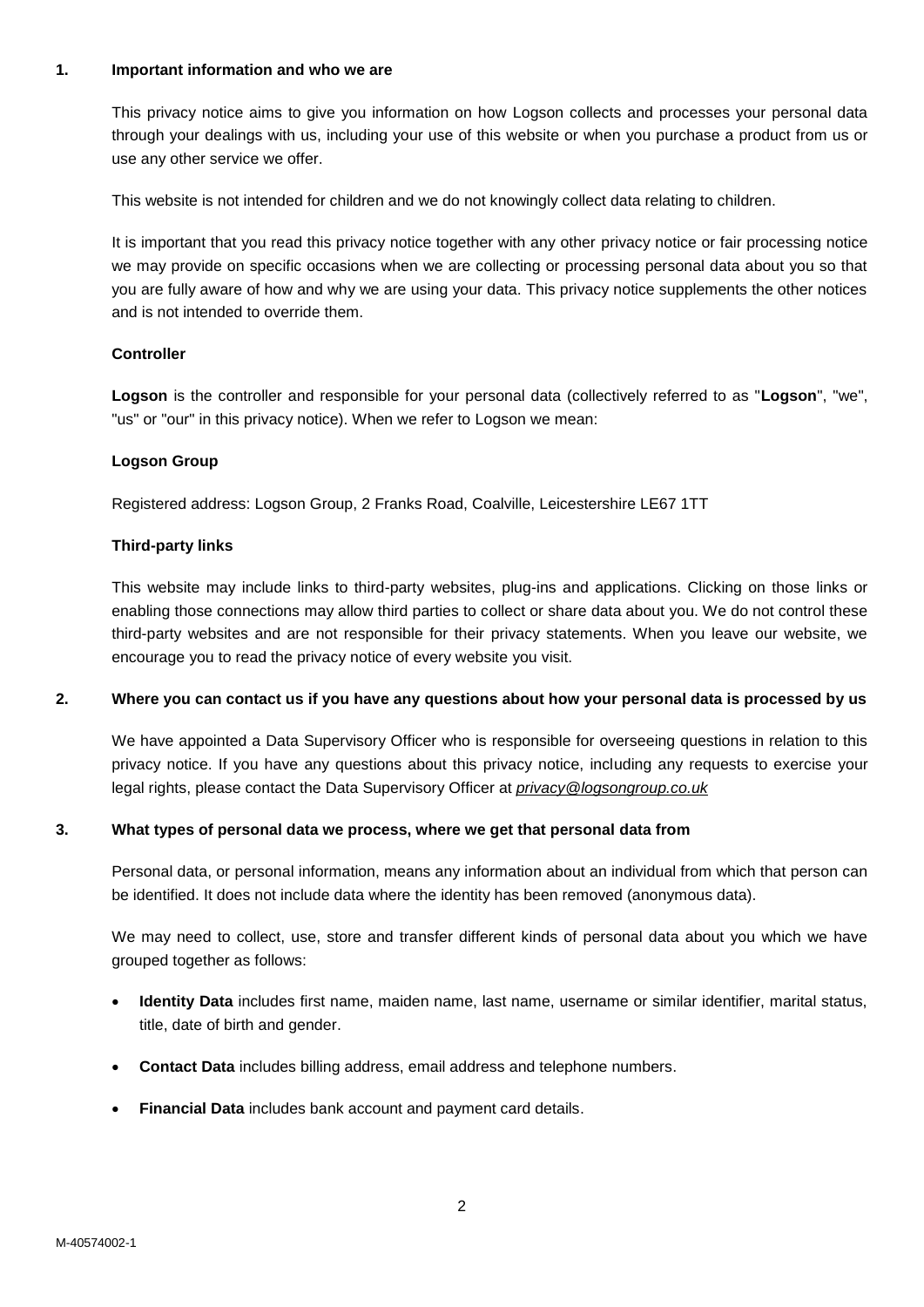- **Transaction Data** includes details about payments to and from you and other details of services you have purchased from us.
- **Technical Data** includes internet protocol (IP) address and other technology on the devices you use to access this website.
- **Marketing and Communications Data** includes your preferences in receiving marketing from us.

We also collect, use and share **Aggregated Data** such as statistical data for any purpose. Aggregated Data may be derived from your personal data but is not considered personal data in law as this data does **not** directly or indirectly reveal your identity. However, if we combine or connect Aggregated Data with your personal data so that it can directly or indirectly identify you, we treat the combined data as personal data which will be used in accordance with this privacy notice.

We do not collect any **Special Categories of Personal Data** about you (this includes details about your race or ethnicity, religious or philosophical beliefs, sex life, sexual orientation, political opinions, trade union membership, information about your health and genetic and biometric data) unless we have your explicit consent to do so. Nor do we collect any information about criminal convictions and offences.

If you fail to provide personal data we may not be able to perform the contract we have or are trying to enter into with you (for example, to provide you with services). In this case, we may have to cancel a service you have with us but we will notify you if this is the case at the time.

## **How is your personal data collected?**

We use different methods to collect data from and about you including through:

- **Direct interactions.** You may give us your Identity, Contact and Financial Data by filling in forms or by corresponding with us by post, phone, email or otherwise. This includes personal data you provide when you:
	- Purchase a product from us; or
	- Give us some feedback.
- **Automated technologies or interactions.** As you interact with our website, we may automatically collect Technical Data about your browsing actions. We collect this personal data by using cookies.

## <span id="page-2-0"></span>**4. How we use your personal data**

We will only use your personal data when the law allows us to. Most commonly, we will use your personal data in the following circumstances:

- Where we need to perform the contract we are about to enter into or have entered into with you.
- Where it is necessary for our legitimate interests (or those of a third party) and your interests and fundamental rights do not override those interests.
- Where we need to comply with a legal or regulatory obligation.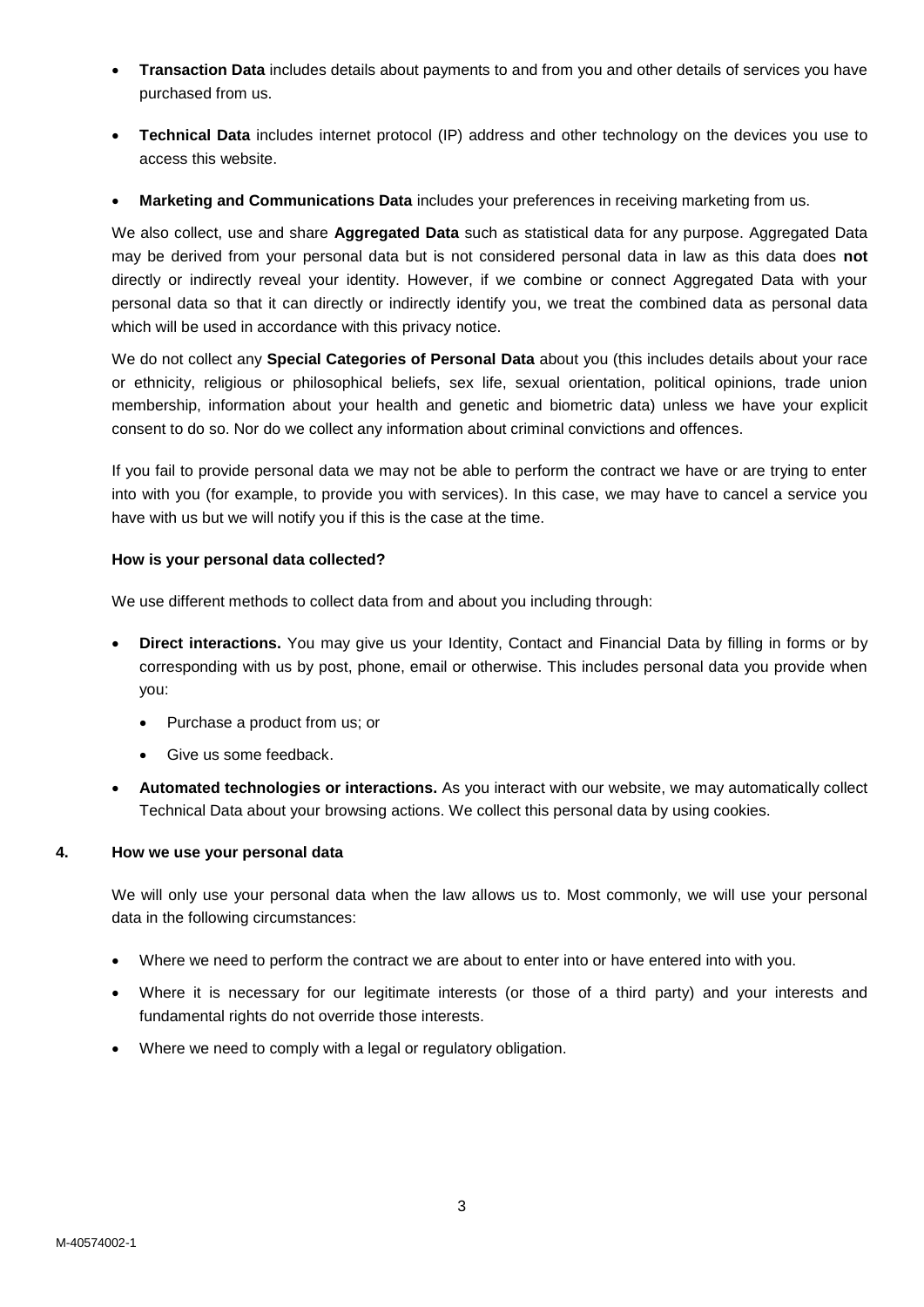Generally we do not rely on consent as a legal basis for processing your personal data.

## **Purposes for which we will use your personal data**

We have set out below, in a table format, a description of all the ways we plan to use your personal data, and which of the legal bases we rely on to do so. We have also identified what our legitimate interests are where appropriate.

Note that we may process your personal data for more than one lawful ground depending on the specific purpose for which we are using your data. Please contact us at *[privacy@logsongroup.co.uk](mailto:privacy@logsongroup.co.uk?subject=Privacy)* if you need details about the specific legal ground we are relying on to process your personal data where more than one ground has been set out in the table below.

| <b>Purpose/Activity</b>                                                                                                                                                                                                        | Type of data                                                                                           | Lawful basis for processing including<br>basis of legitimate interest                                                                                                                                                                                                         |
|--------------------------------------------------------------------------------------------------------------------------------------------------------------------------------------------------------------------------------|--------------------------------------------------------------------------------------------------------|-------------------------------------------------------------------------------------------------------------------------------------------------------------------------------------------------------------------------------------------------------------------------------|
| To register you as a new<br>customer                                                                                                                                                                                           | (a) Identity<br>(b) Contact                                                                            | Performance of a contract with you                                                                                                                                                                                                                                            |
| To process and deliver your<br>purchase including:<br>(a) Manage payments, fees<br>and charges<br>Collect<br>and<br>recover<br>(b)<br>money owed to us                                                                         | (a) Identity<br>(b) Contact<br>(c) Financial<br>(d) Transaction<br>(e) Marketing and<br>Communications | (a) Performance of a contract with you<br>(b) Necessary for our legitimate interests                                                                                                                                                                                          |
| To manage our relationship<br>with you which will include:<br>Notify<br>about<br>(a)<br>you<br>information relevant to your<br>purchase with us;<br>Notifying you<br>about<br>(b)<br>changes to our terms or<br>privacy policy | (a) Identity<br>(b) Contact<br>(c) Profile<br>(d) Marketing and<br>Communications                      | (a) Performance of a contract with you<br>(b) Necessary to comply with a legal obligation<br>(c) Necessary for our legitimate interests (to<br>keep our records updated and to study how<br>customers use our products/services)                                              |
| To administer and protect<br>business<br>and<br>this<br>our<br>(including<br>website<br>troubleshooting,<br>data<br>analysis, testing,<br>system<br>maintenance,<br>support,                                                   | (a) Identity<br>(b) Contact<br>(c) Technical                                                           | (a) Necessary for our legitimate interests (for<br>business,<br>running<br>our<br>provision<br>of<br>administration and IT services, network<br>security, to prevent fraud and in the context of<br>business<br>reorganisation<br>or<br>group<br>a<br>restructuring exercise) |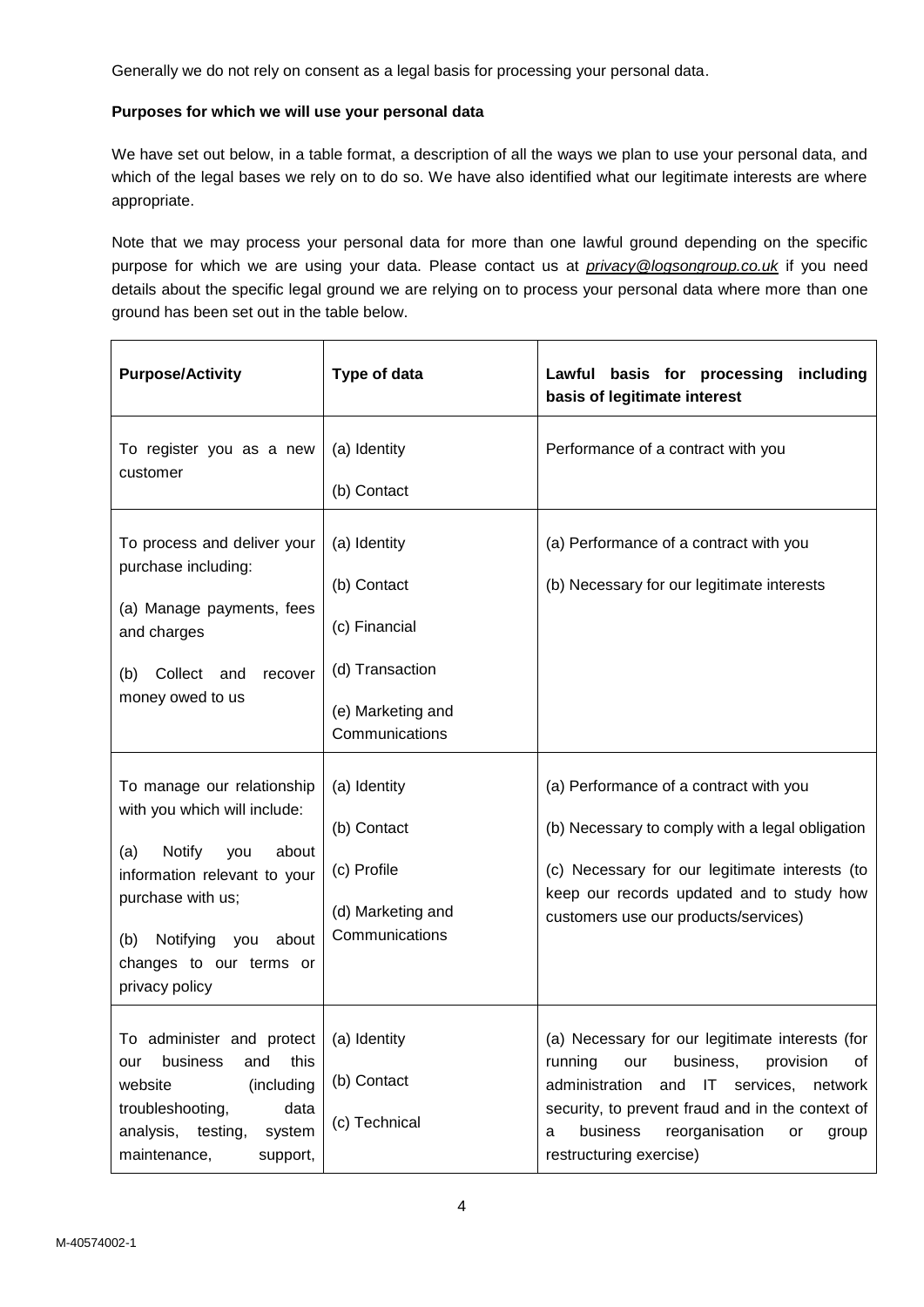| reporting<br>hosting of<br>and<br>data)                                                                  |                                                                          | (b) Necessary to comply with a legal obligation                                                       |
|----------------------------------------------------------------------------------------------------------|--------------------------------------------------------------------------|-------------------------------------------------------------------------------------------------------|
| To make suggestions and<br>recommendations to<br>you<br>about services that may be<br>of interest to you | (a) Identity<br>(b) Contact<br>(c) Technical<br>(d) Usage<br>(e) Profile | Necessary for our legitimate interests (to<br>develop our products/services and grow our<br>business) |

## **Marketing**

We strive to provide you with choices regarding certain personal data uses, particularly around marketing and advertising. We have established the following personal data control mechanisms:

## **Promotional offers from us**

We may use your Identity, Contact, Technical, Usage and Profile Data to form a view on what we think you may want or need, or what may be of interest to you. This is how we decide which products, services and offers may be relevant for you (we call this marketing).

You will receive marketing communications from us if you have requested information from us or purchased or services from us and, in each case, you have not opted out of receiving that marketing.

#### **Third-party marketing**

We will get your express opt-in consent before we share your personal data with any company outside Logson Group for marketing purposes.

#### **Opting out**

You can ask us to stop sending you marketing messages at any time by following the opt-out links on any marketing message sent to you or by contacting us at *[privacy@logsongroup.co.uk](mailto:privacy@logsongroup.co.uk?subject=Privacy)* at any time.

Where you opt out of receiving these marketing messages, this will not apply to personal data provided to us as a result of a product/service purchase, warranty registration, product/service experience or other transactions.

#### **Cookies**

You can set your browser to refuse all or some browser cookies, or to alert you when websites set or access cookies. If you disable or refuse cookies, please note that some parts of this website may become inaccessible or not function properly. For more information about the cookies we use, please *[click here](http://www.logsongroup.co.uk/documents/CookiePolicy-Logson.pdf)*

#### **Change of purpose**

We will only use your personal data for the purposes for which we collected it, unless we reasonably consider that we need to use it for another reason and that reason is compatible with the original purpose. If you wish to get an explanation as to how the processing for the new purpose is compatible with the original purpose, please contact us at *[privacy@logsongroup.co.uk](mailto:privacy@logsongroup.co.uk)* .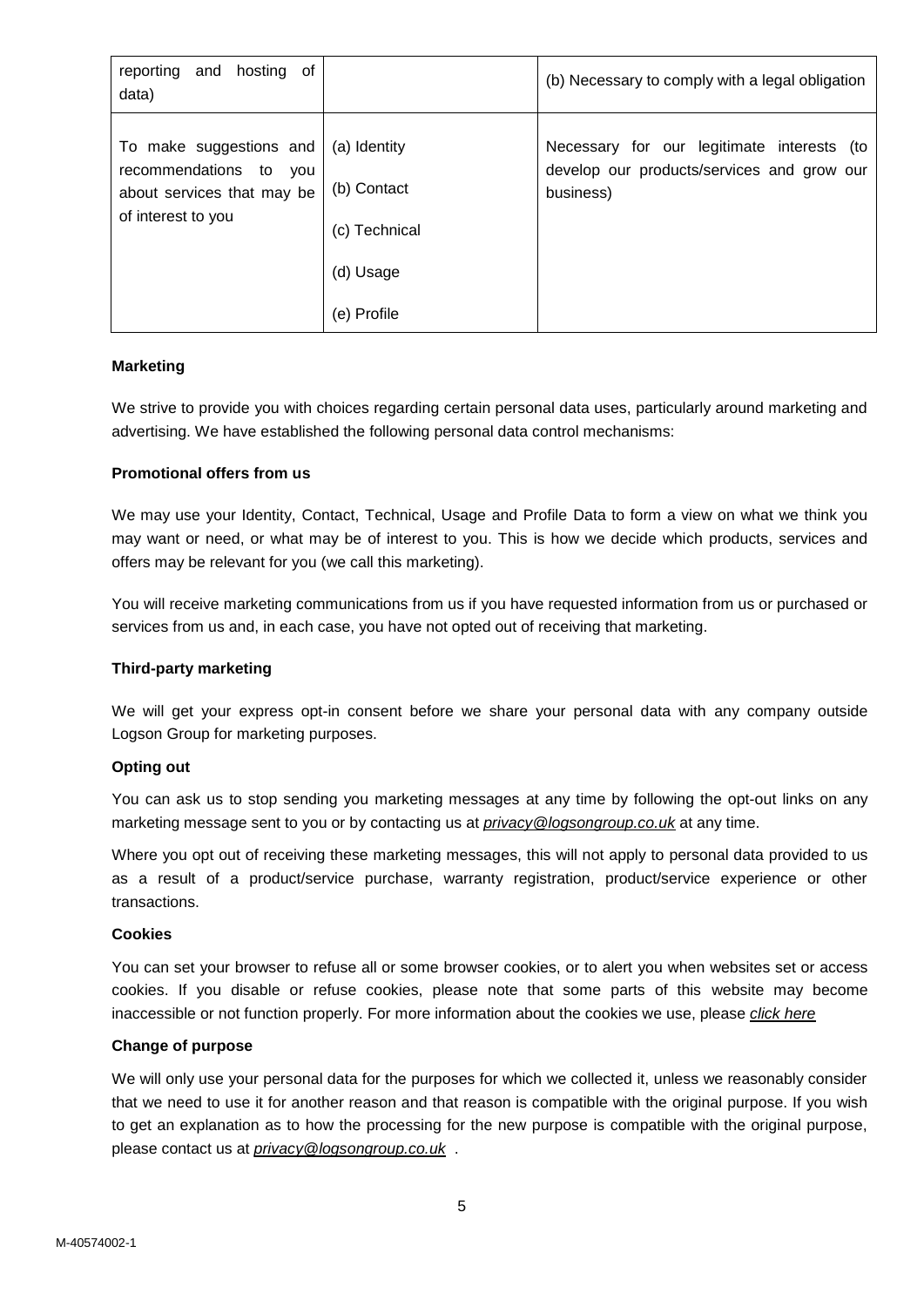If we need to use your personal data for an unrelated purpose, we will notify you and we will explain the legal basis which allows us to do so.

Please note that we may process your personal data without your knowledge or consent, in compliance with the above rules, where this is required or permitted by law.

## <span id="page-5-0"></span>**5. Who we disclose your personal data to and why**

We may have to share your personal data with the parties set out below for the purposes set out in the table in paragraph 4 above.

- Internal Third Parties as set out in the Glossary.
- External Third Parties as set out in the Glossary.
- Third parties to whom we may choose to sell, transfer, or merge parts of our business or our assets. Alternatively, we may seek to acquire other businesses or merge with them. If a change happens to our business, then the new owners may use your personal data in the same way as set out in this privacy notice.

We require all third parties to respect the security of your personal data and to treat it in accordance with the law. We do not allow our third-party service providers to use your personal data for their own purposes and only permit them to process your personal data for specified purposes and in accordance with our instructions.

## <span id="page-5-1"></span>**6. International transfers**

Whenever we transfer your personal data out of the EEA, we ensure a similar degree of protection is afforded to it by ensuring the following safeguard is implemented:

 Where we use certain service providers, we may use specific contracts approved by the European Commission which give personal data the same protection it has in Europe.

## <span id="page-5-2"></span>**7. How we store your data securely**

We have put in place appropriate security measures to prevent your personal data from being accidentally lost, used or accessed in an unauthorised way, altered or disclosed. In addition, we limit access to your personal data to those employees, agents, contractors and other third parties who have a business need to know. They will only process your personal data on our instructions and they are subject to a duty of confidentiality.

We have put in place procedures to deal with any suspected personal data breach and will notify you and any applicable regulator of a breach where we are legally required to do so.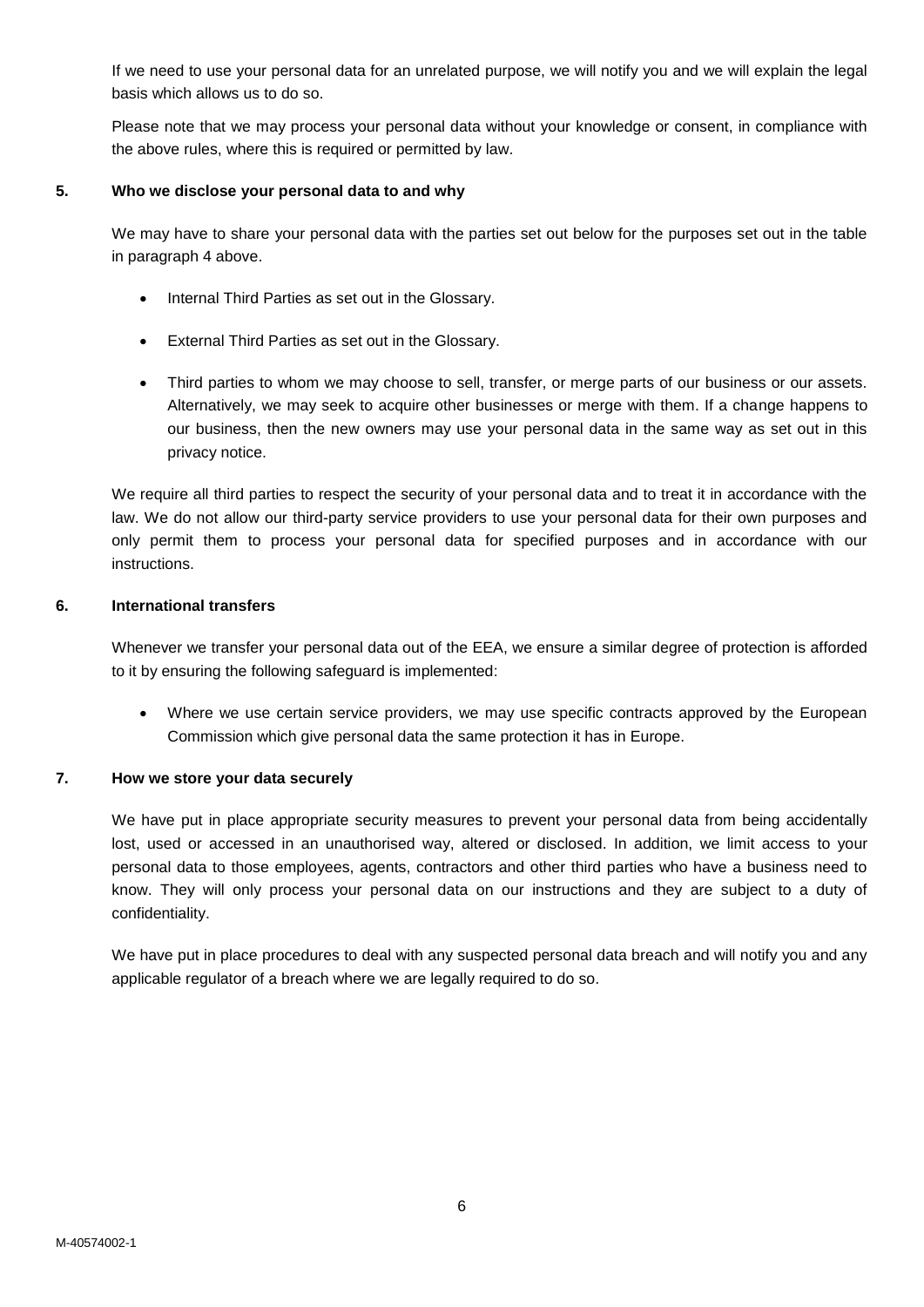## <span id="page-6-0"></span>**8. Data retention**

#### **How long will you use my personal data for?**

We will only retain your personal data for as long as necessary to fulfil the purposes we collected it for, including for the purposes of satisfying any legal, accounting, or reporting requirements.

To determine the appropriate retention period for personal data, we consider the amount, nature, and sensitivity of the personal data, the potential risk of harm from unauthorised use or disclosure of your personal data, the purposes for which we process your personal data and whether we can achieve those purposes through other means, and the applicable legal requirements.

Details of retention periods for different aspects of your personal data are available in our retention policy which you can request from us by contacting us at *[privacy@logsongroup.co.uk](mailto:privacy@logsongroup.co.uk)* .

In some circumstances you can ask us to delete your data: see *Request erasure* below for further information.

In some circumstances we may anonymise your personal data (so that it can no longer be associated with you) for research or statistical purposes in which case we may use this information indefinitely without further notice to you.

#### <span id="page-6-1"></span>**9. What rights you have in relation to your personal data and how you can exercise these rights**

Under certain circumstances, you have rights under data protection laws in relation to your personal data. Please click on the links below to find out more about these rights:

You have the right to make a complaint at any time to the Information Commissioner's Office (ICO), the UK supervisory authority for data protection issues (www.ico.org.uk). Address: Information Commissioner's Office Wycliffe House, Water Ln, Wilmslow SK9 5AF, UK Tel: 0303 123 1113 Email: *[casework@ico.org.uk](mailto:casework@ico.org.uk)*.

We would, however, appreciate the chance to deal with your concerns before you approach the ICO so please contact us in the first instance.

When we receive a complaint from a person we make up a file containing the details of the complaint. This normally contains the identity of the complainant and any other individuals involved in the complaint.

We will only use the personal information we collect to process the complaint and to check on the level of service we provide.

We usually have to disclose the complainant's identity to whoever the complaint is about. This is inevitable where, for example, the accuracy of a person's record is in dispute. If a complainant doesn't want information identifying him or her to be disclosed, we will try to respect that. However, it may not be possible to handle a complaint on an anonymous basis.

We will keep personal information contained in complaint files in line with our retention policy. This means that information relating to a complaint will be retained for two years from closure. It will be retained in a secure environment and access to it will be restricted according to the 'need to know' principle.

Similarly, where enquiries are submitted to us we will only use the information supplied to us to deal with the enquiry and any subsequent issues and to check on the level of service we provide

You have the right to: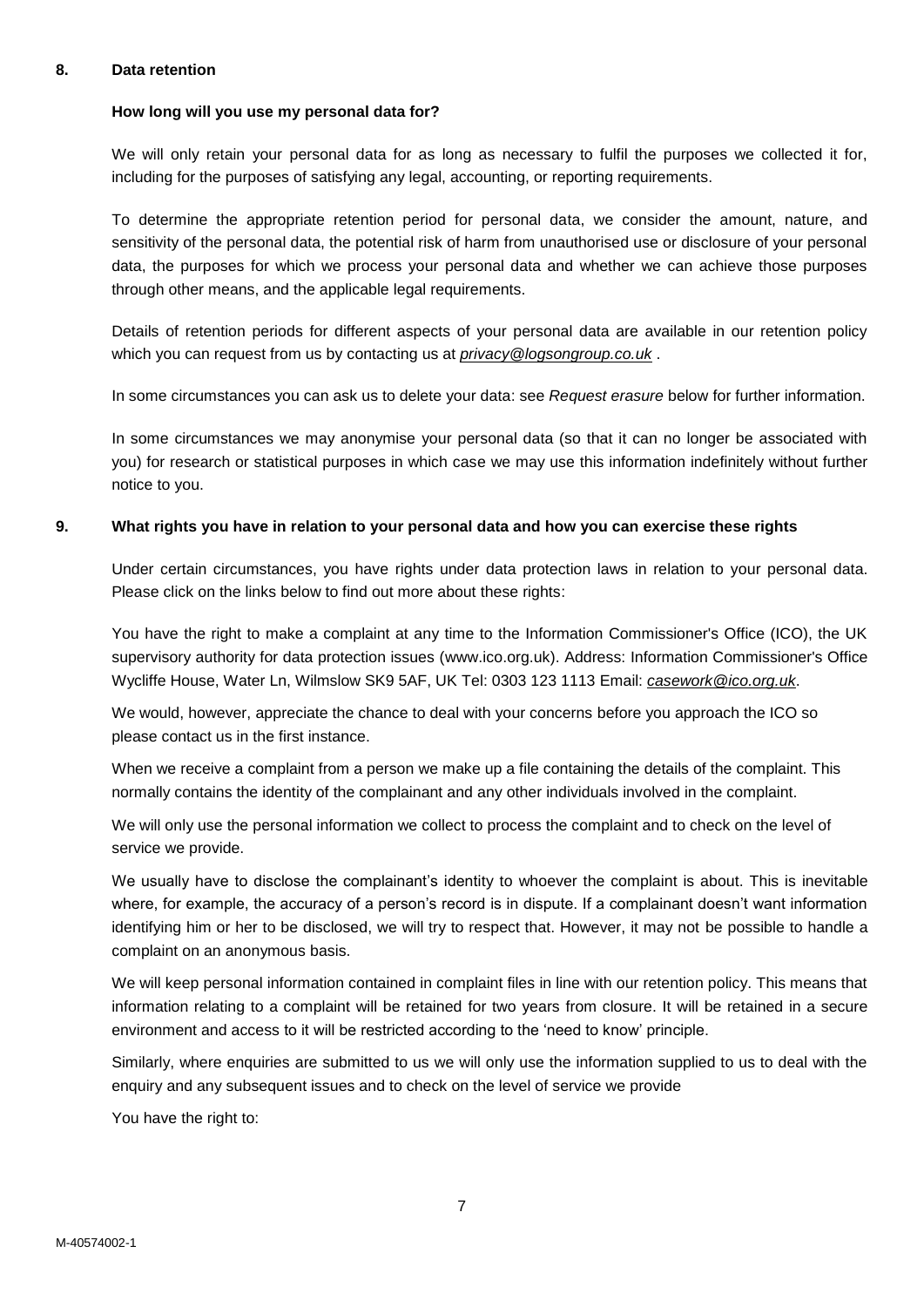- **Request access** to your personal data (commonly known as a "data subject access request"). This enables you to receive a copy of the personal data we hold about you and to check that we are lawfully processing it.
- **Request correction** of the personal data that we hold about you. This enables you to have any incomplete or inaccurate data we hold about you corrected, though we may need to verify the accuracy of the new data you provide to us.
- **Request erasure** of your personal data. This enables you to ask us to delete or remove personal data where there is no good reason for us continuing to process it. You also have the right to ask us to delete or remove your personal data where you have successfully exercised your right to object to processing (see below), where we may have processed your information unlawfully or where we are required to erase your personal data to comply with local law. Note, however, that we may not always be able to comply with your request of erasure for specific legal reasons which will be notified to you, if applicable, at the time of your request.
- **Object to processing** of your personal data where we are relying on a legitimate interest (or those of a third party) and there is something about your particular situation which makes you want to object to processing on this ground as you feel it impacts on your fundamental rights and freedoms. You also have the right to object where we are processing your personal data for direct marketing purposes. In some cases, we may demonstrate that we have compelling legitimate grounds to process your information which override your rights and freedoms.
- **Request restriction of processing** of your personal data. This enables you to ask us to suspend the processing of your personal data in the following scenarios: (a) if you want us to establish the data's accuracy; (b) where our use of the data is unlawful but you do not want us to erase it; (c) where you need us to hold the data even if we no longer require it as you need it to establish, exercise or defend legal claims; or (d) you have objected to our use of your data but we need to verify whether we have overriding legitimate grounds to use it.
- **Request the transfer** of your personal data to you or to a third party. We will provide to you, or a third party you have chosen, your personal data in a structured, commonly used, machine-readable format. Note that this right only applies to automated information which you initially provided consent for us to use or where we used the information to perform a contract with you.
- **Withdraw consent at any time** where we are relying on consent to process your personal data. However, this will not affect the lawfulness of any processing carried out before you withdraw your consent. If you withdraw your consent, we may not be able to provide certain products or services to you. We will advise you if this is the case at the time you withdraw your consent.

If you wish to exercise any of the rights set out above, please contact us at *[privacy@logsongroup.co.uk](mailto:privacy@logsongroup.co.uk?subject=Privacy)*

#### **No fee usually required**

You will not have to pay a fee to access your personal data (or to exercise any of the other rights). However, we may charge a reasonable fee if your request is clearly unfounded, repetitive or excessive. Alternatively, we may refuse to comply with your request in these circumstances.

#### **What we may need from you**

We may need to request specific information from you to help us confirm your identity and ensure your right to access your personal data (or to exercise any of your other rights). This is a security measure to ensure that